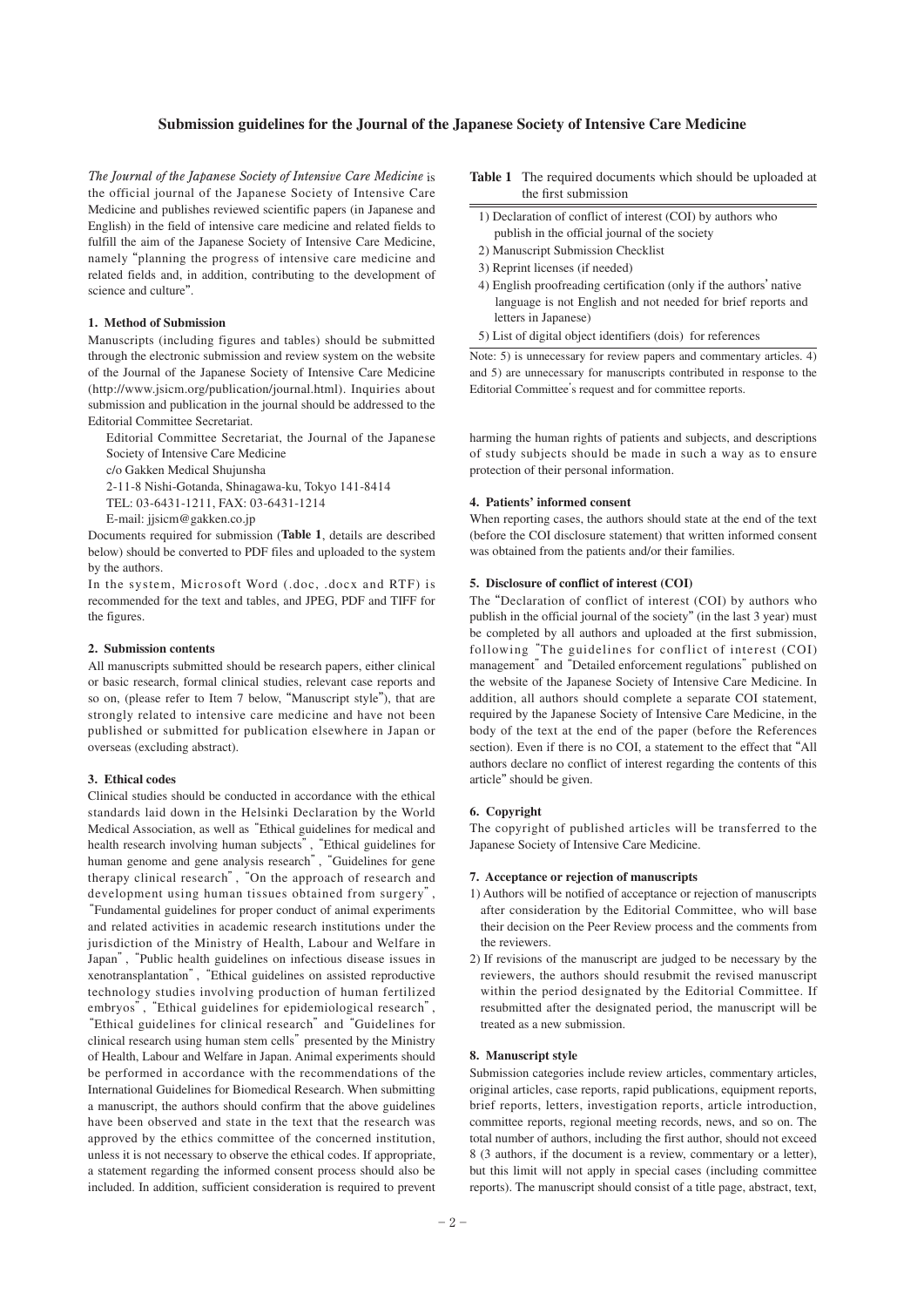#### Submission guidelines for the JJSICM

| Type of article         | Items required and description |            |                 |                                                    |               |
|-------------------------|--------------------------------|------------|-----------------|----------------------------------------------------|---------------|
|                         | Abstract                       | Title      | Key words       | Maximum length<br>of manuscript only<br>in English | References    |
| 1) Review article and   | <b>Yes</b>                     | <b>Yes</b> | 5 words or less | $5.000$ words                                      | $100$ or less |
| Commentary article      |                                |            |                 |                                                    |               |
| 2) Original article     | <b>Yes</b>                     | <b>Yes</b> | 5 words or less | $4.000$ words                                      | 50 or less    |
| 3) Case report and      | <b>Yes</b>                     | Yes        | 3 words or less | $3,000$ words                                      | 20 or less    |
| Equipment report        |                                |            |                 |                                                    |               |
| 4) Rapid publication    | <b>Yes</b>                     | <b>Yes</b> | 3 words or less | $2.000$ words                                      | 20 or less    |
| 5) Brief report         | N <sub>0</sub>                 | <b>Yes</b> | 3 words or less | $1,500$ words                                      | 10 or less    |
| 6) Letter               | N <sub>0</sub>                 | <b>Yes</b> | N <sub>o</sub>  | 800 words                                          | 10 or less    |
| 7) Investigation report | <b>Yes</b>                     | <b>Yes</b> | 3 words or less | $2.000$ words                                      | 10 or less    |
| 8) Article introduction | N <sub>0</sub>                 | <b>Yes</b> | 3 words or less | 800 words                                          | 10 or less    |
| 9) Committee report     | Yes                            | Yes        | No limit        | No limit                                           | No limit      |

Note 1: The following numbers A is counted using the Microsoft Word count function, and the number of characters in the whole article are calculated from A and B (number of figures and tables), using the following equation. All characters in the title page, Japanese and English abstracts, text, references and legends for figures and tables should be counted.

Number of words in the whole article =  $A + 300 \times B$ 

A: Number of words consisting of single-byte alphanumeric characters

 B: Number of figures and tables (each table and figure [including photographs] corresponds to 300 words. A brief report is permitted to have only one table or figure. In addition, Fig. 1a and b, for example, should be counted separately as two figures.

references, tables, figures (including photographs) and legends of figures (including photographs), in that order. In principle, figures and tables (excluding photographs) should be prepared in black and white. The requirements and limits of each submission category are in **Table 2**. All items in the Manuscript Submission Checklist (downloaded from the website of the Journal of the Japanese Society of Intensive Care Medicine) should be filled in and the checklist should be uploaded at the first submission.

1) Review articles and commentary articles

 A review article is a paper, in which a wide range of literature and information on a specific theme are extensively examined and their content is summarized and comprehensively explained from various viewpoints. A commentary article is a paper, in which a specific matter is analyzed and explained in an understandable manner.

2) Original articles

 An original article is a paper that reports original clinical or basic research or observational research of unusual clinical significance, even from the level of aggregation of the data, consisting of hypothesis presentation, methods and results of hypothesis testing, discussion based on the results and drawn conclusions.

3) Case reports and equipment reports

 A case report is a paper that describes the progress of a single or multiple case(s) with discussion. Report of a single case has to be extremely valuable for the readers. An equipment report is a paper that explains the outline of, and how to use, new, unusual or improved apparatus and equipment.

4) Rapid publications

 A rapid publication is a paper that publishes a part of obtained research results rapidly in a style similar to the original article, to guarantee the priority and far-sightedness of the research.

5) Brief reports

 A brief report is a paper that reports simple content in a style similar to the original article or case report.

6) Letters

A letter is a paper describing suggestions, questions, etc. to the

Japanese Society of Intensive Care Medicine, the Editorial Committee of the journal or published papers, or personal opinions on specific matters.

7) Investigation reports

 An investigation report is a paper reporting and explaining the results of questionnaires or surveys.

8) Article introduction

 An article introduction is a paper introducing an article that is considered to be useful for the readers and that has already been published in another English-language journal and so on. An article introduction should be written in Japanese by the same authors, in principle. It is necessary to obtain permission for the secondary publication in advance from the publisher of the original article; an article introduction is not treated as a new publication achievement.

9) Committee reports

 A committee report is a paper reporting or explaining the results of the questionnaire surveys, other surveys and so on conducted by each committee of the Japanese Society of Intensive Care Medicine. This kind of manuscript needs to follow the style set forth in the submission guidelines, but no restriction is imposed on the manuscript size (number of words).

#### **9. Preparation of the manuscript**

- 1) Manuscripts should be written on A4 size paper (standard: top, bottom and side margins of 3 cm, 12 point characters). Medical terms should follow the Intensive Care Glossary (edited by the Japanese Society of Intensive Care Medicine).
- 2) For English words, common nouns should begin with lower case letters except at the beginning of a sentence, where they should begin with capital letters, and proper nouns should begin with capital letters.
- 3) The title page should contain (1) manuscript category, (2) title (and a running title of not more than 50 characters, if the title is longer than 50 characters), (3) names of authors (including coauthors), (4) affiliations and addresses (including coauthors), (5) key words and (6) contact address (full name, postal code,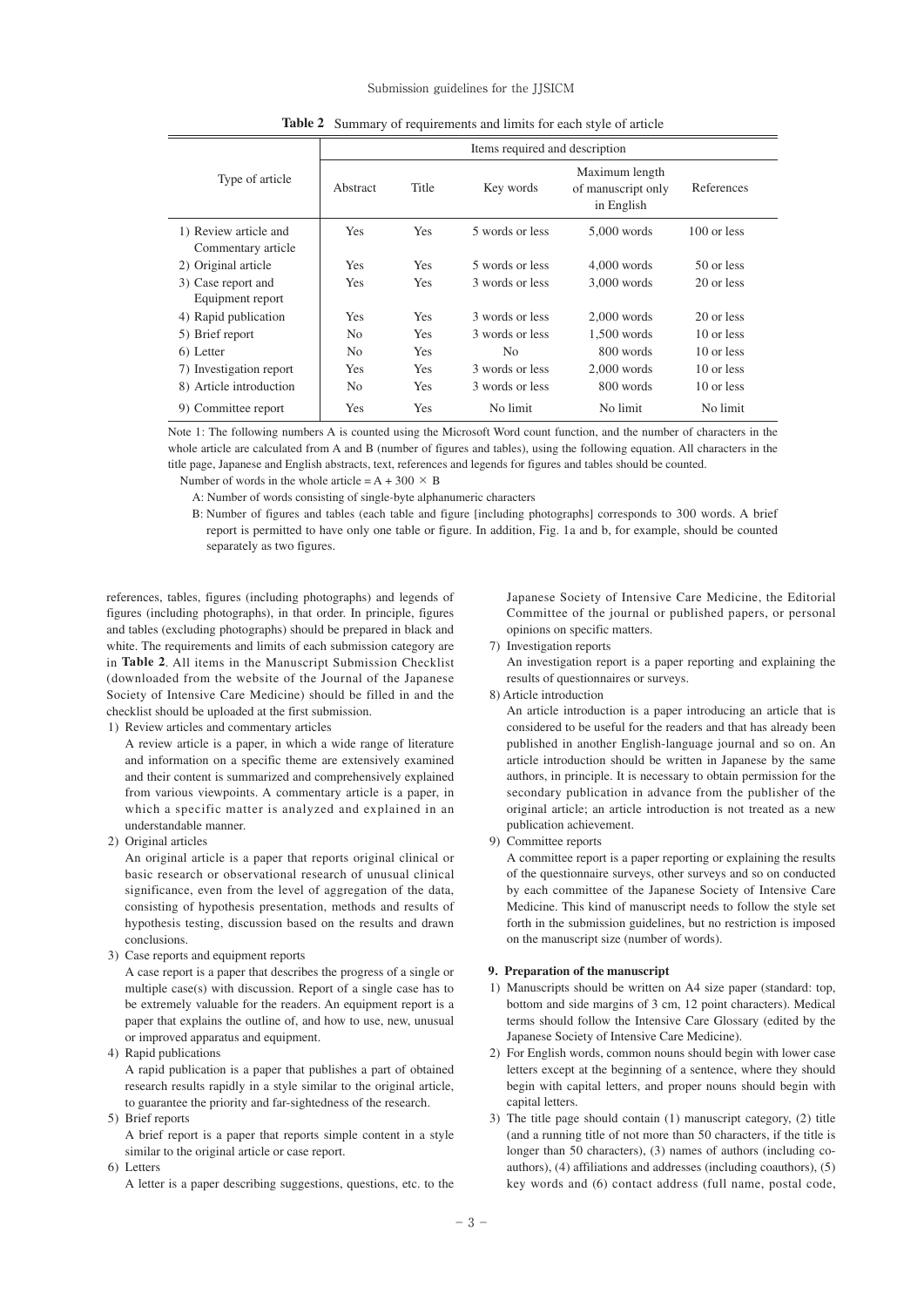address, phone number, fax number and E-mail address). If the content of the manuscript has been already presented at the Annual Meeting or the Local Annual Meeting of the Japanese Society of Intensive Care Medicine, this information should be given in the title page.

- 4) An abstract should be no more than 300 words. The number of words in the abstract should be stated at the end of each abstract. In original articles and rapid publications, a structured abstract should be provided, consisting of Objectives, Methods, Results and Conclusions.
- 5) Orthography
	- (5-1) As a rule, the international system of units or the CGS system should be adopted for expressing the units of measurement, provided the liter unit system is adopted as the unit for volume and the customary measurement unit system is adopted for pressure (mmHg, cmH2O and so on). Fractions should be expressed using diagonal slashes (e.g. mg/kg and mL/kg/min).
	- (5-2) Generic names should be used for the names of drugs. If used, trade names should be shown in parenthesis after the generic names.
	- (5-3) Names of apparatus and equipment should be followed in parenthesis by the specification, name of the manufacturer and name of country.
	- (5-4) Repeatedly used words in the text may be written using abbreviations or acronyms. The full terms should be followed in parenthesis by abbreviations when used in the text for the first time. Abbreviations should not be used in the title.
	- (5-5) Titles of figures (including photographs), table titles and legends, and the text in the figures should be in English or Japanese, and the desired positions of the figures and tables should be indicated in the text. Digital photograph files should be 350 dpi or higher at the size to be printed. Original tables and figures (including photographs) should be used as much as possible.

 If a figure has to be reproduced from an existing published manuscript, it is the responsibility of the authors to obtain the written consent of the original author and publisher before submission, the source should be indicated in the text and the written permission should be uploaded at the first submission. In this case, figures should be revised as little as possible and reproduced intact.

- 6) A proofreading certificate (free style) for English abstracts, titles, figures and tables (English text, titles and legends in figures and tables) and legends by an English proofreading professional (organization) should be uploaded at the first submission, if needed for the category of the manuscript to be submitted (only if the author's native language is not English). A proofreading and proofreading certificate may be required again for the final draft, depending on the degree of revision required. In addition, when notified of the results of the review, the authors may be asked to have the manuscript proofread even for a brief report or a letter in Japanese in cases where there the figures and tables contain a great deal of text in English.
- 7) References
	- (7-1) References should be listed in order in which they appear in the text, with the number of the citation shown in parentheses at the appropriate point in the text.
	- (7-2) The first 3 authors should be listed, followed by et al.
	- (7-3) Abbreviations of journal names should follow the abbreviation table of journal names catalogued in Japana Centra Revuo Medicina (Japan Medical Abstracts Society) for Japanese literature and Index Medicus for foreign literature.
	- (7-4) Papers accepted for publication and resources published

on the website can be cited, except in the cases where a link is prohibited by the resource owner. The description method of addresses, etc. should follow the Request for Comments (RFC) and the customs of relevant books. E-mail addresses cannot be cited in principle, but when cited with just cause, a written approval (free style) by the e-mail address owners should be attached to the manuscript.

- (7-5) Abstracts of presentations made at professional society meetings can be cited only when the presentations are made within 3 years, as a rule.
- (7-6) References should be numbered in the order of citation, and a list of references with the dois should be prepared and uploaded at the first submission.
- (7-7) Description method
- [1] For journals
	- Reference No.) Authors. Title. Journal year;volume:pagepage.
	- Example 1) Tateishi A, Maekawa T, Kuroda Y, et al. Excitatory amino acid neurotransmitters in human cerebrospinal fluid after cardiopulmonary resuscitation. J Jpn Soc Intensive Care Med 1994;1:21-5.
	- Example 2) Watson JD, Crick FHC. Molecular structure of nucleic acids; a structure for deoxyribose nucleic acid. Nature 1953;171:737-8.
- [2] For books
	- Reference No) Authors. chapter in a book. In: editor names, editors. book name. publication place: publisher; year. p. page-page.
	- Example 1) Kubota T. An introduction to intensive care medicine. In: the Japanese Society of Intensive Care Medicine, editor. Intensive care medicine. Tokyo: Shujunsha; 2001. p. 16-23.
	- Example 2) Meltzer PS, Kallioniemi A, Trent JM. Chromosome alterations in human solid tumors. In: Vogelstein B, Kinzler KW, editors. The genetic basis of human cancer. New York: McGraw-Hill; 2002. p. 93-113.
- [3] For internet resources
	- Example 1) Abood S. Quality improvement initiative in nursing homes: the ANA acts in an advisory role. Am J Nurs [serial on the Internet]. 2002 Jun [cited 2002 Aug 12];102(6):[about 3 p.]. Available from: http://www.nursingworld. org/AJN/2002/june/Wawatch.htm

# **10. Proofreading of the paper**

Only the first proof should be corrected by the authors in principle, and the corrected proof should be sent in PDF by e-mail. Alterations affecting the length of the final printed paper are not allowed.

#### **11. Publication costs to be paid by the authors**

- 1) Figures and tables are free of charge if they are usable without change. If drafting is required, actual expenses will be charged to the authors.
- 2) Authors may order reprints at cost.

#### **12. Early publication**

Early publication on J-STAGE is undertaken when the Editorial Committee considers it necessary or when the authors make a request. In the latter case, the actual expenses are charged to the authors.